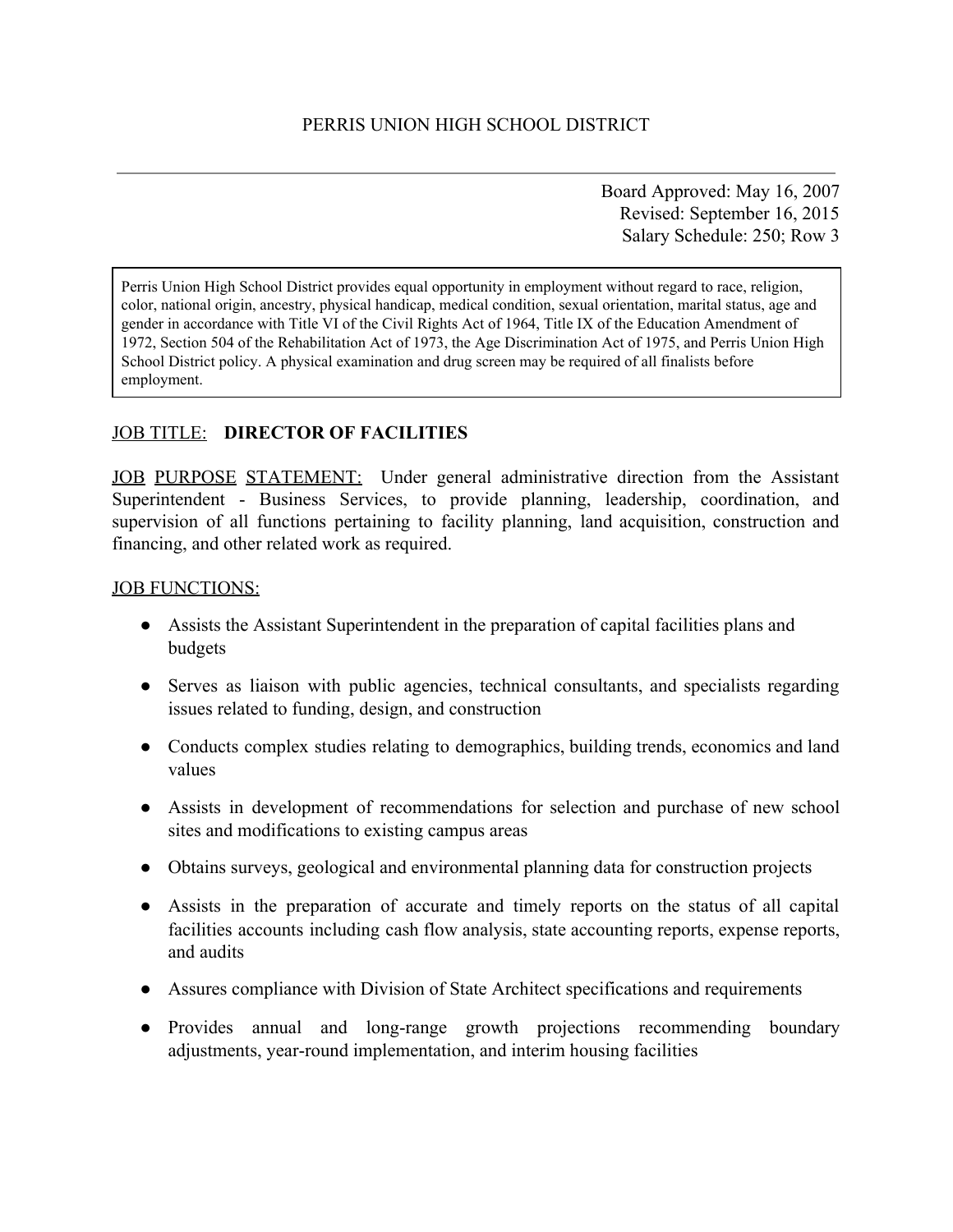# JOB TITLE: **DIRECTOR OF FACILITIES** Page 2

#### JOB FUNCTIONS – continued

- Serves as District representative to communicate construction plans to the public
- Develops and maintains inventory of all square footage of permanent and portable buildings including their ownership status for District and state reports
- Calculates and prepares forms for District eligibility for facilities funding programs
- Maintains accurate knowledge of legislation related to school facilities and growth accommodation
- Assists in preparation of a District Master Plan
- Utilizes project management systems, practices, and methods and techniques to evaluate progress relative to plans
- Establish and maintain effective working relationships with staff, students, parents, and community members
- Performs related duties as assigned

#### KNOWLEDGE AND ABILITIES:

- Construction administration, bidding, and labor compliance regulations
- Laws, building codes, ordinances, and regulations of state and local authorities related to school facilities planning and construction
- State School Facilities Program and the school facilities funding options
- Current trends in school building design, financing, and construction
- Techniques in facilities development and long-range planning
- Techniques of management and staff development
- Effective human relations methods
- Principles of organization and management
- Interpretation of legislation and development of policies related to facilities development
- Preparation of financial plans and budgets, estimation of construction and repair costs
- Administration and management of facilities funding sources and preparation of CEQA documents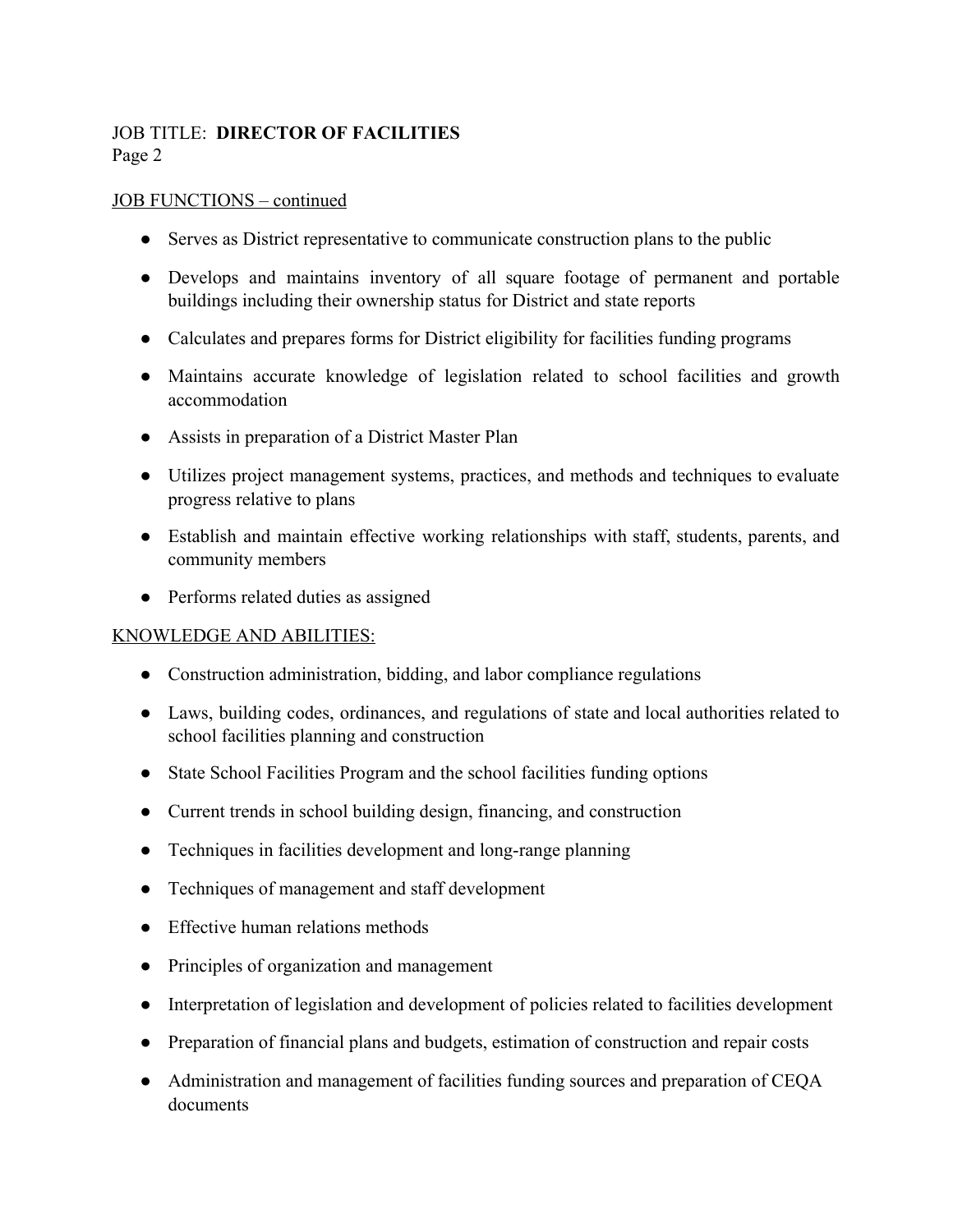# JOB TITLE: **DIRECTOR OF FACILITIES** Page 3

#### KNOWLEDGE AND ABILITIES – continued

- Preparation of plans and specifications for contract work
- Interpretation of plans and specifications
- Communication with individuals and groups effectively including preparation of written and oral reports
- Establishment and maintenance of positive working relationships with staff, architects, contractors, inspectors, and appropriate city, county, state, governmental and other agencies
- Preparation of applications for funding and administration of facility funding programs
- Demonstration of good judgment and good problem-solving skills
- Organization of tasks, setting of priorities, and meeting deadlines
- Management of multiple tasks
- Direction, supervision  $&$  instruction of others
- Presentation of a positive image of the school district to the public

#### PHYSICAL ABILITIES:

- Visual ability to read handwritten or typed documents, and the display screen of various office equipment and machines
- Able to conduct verbal conversation, write, and read in English
- Able to hear normal range verbal conversation (approximately 60 decibels)
- Able to sit (for sustained periods of time), stand, stoop, kneel, bend, lift up to  $(25)$ pounds), carry up to (25 pounds) and walk
- Able to climb slopes, stairs, steps, ramps and ladders
- Able to operate office machines and equipment in a safe and effective manner